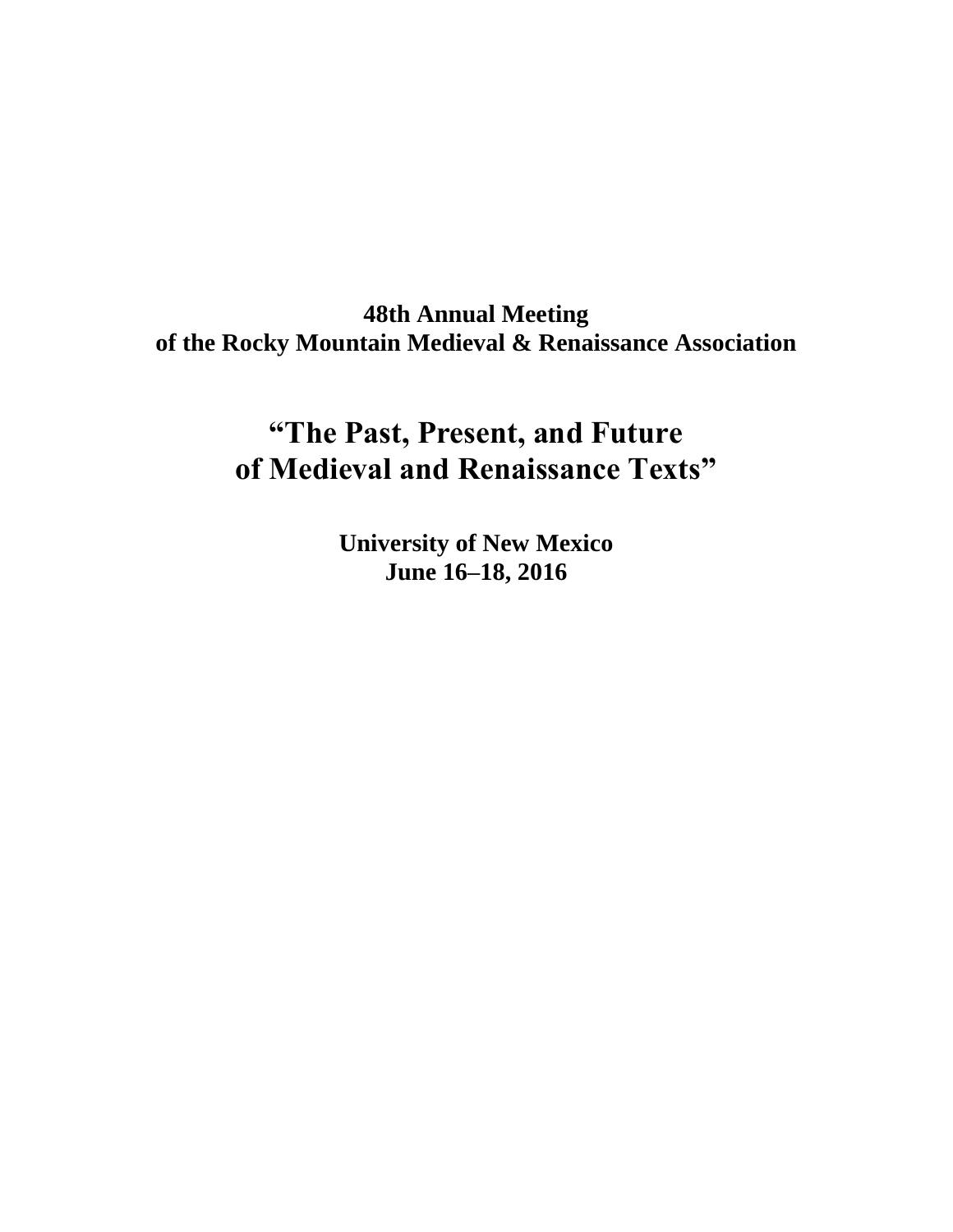#### **Rocky Mountain Medieval & Renaissance Association**

**President** Jennifer McNabb, *Western Illinois University*

**Secretary** Kristin Bezio, *University of Richmond*

**Treasurer** Todd Upton, *Independent Scholar*

## **Executive Council Members**

Alaina Bupp, *University of Colorado* Sarah Davis-Secord, *University of New Mexico* Margaret Harp, *University of Nevada, Las Vegas* Roze Hentschell, *Colorado State University* Kim Klimek, *Metropolitan State University of Denver* Abby E. Lagemann, *University of Colorado* Michael Lee, *Columbia Basin College* Teresa Nugent, *University of Colorado* Vincent V. Patarino, Jr., *Colorado Mesa University* Leslie Skousen, *Princeton International School* Ginger L. Smoak, *University of Utah* Leslie A. Taylor, *University of Colorado*

#### *Quidditas* **Editorial Team**

James Forse, *Emeritus, Bowling Green State University*—Editor Jennifer McNabb, *Western Illinois University*—Associate Editor

#### **2016 Program Committee**

Jonathan Davis-Secord, *University of New Mexico* Sarah Davis-Secord, *University of New Mexico* Timothy C. Graham, *University of New Mexico* Kim Klimek, *Metropolitan State University of Denver* Anita Obermeier, *University of New Mexico* Abigail G. Robertson, *University of New Mexico* Ginger L. Smoak, *University of Utah*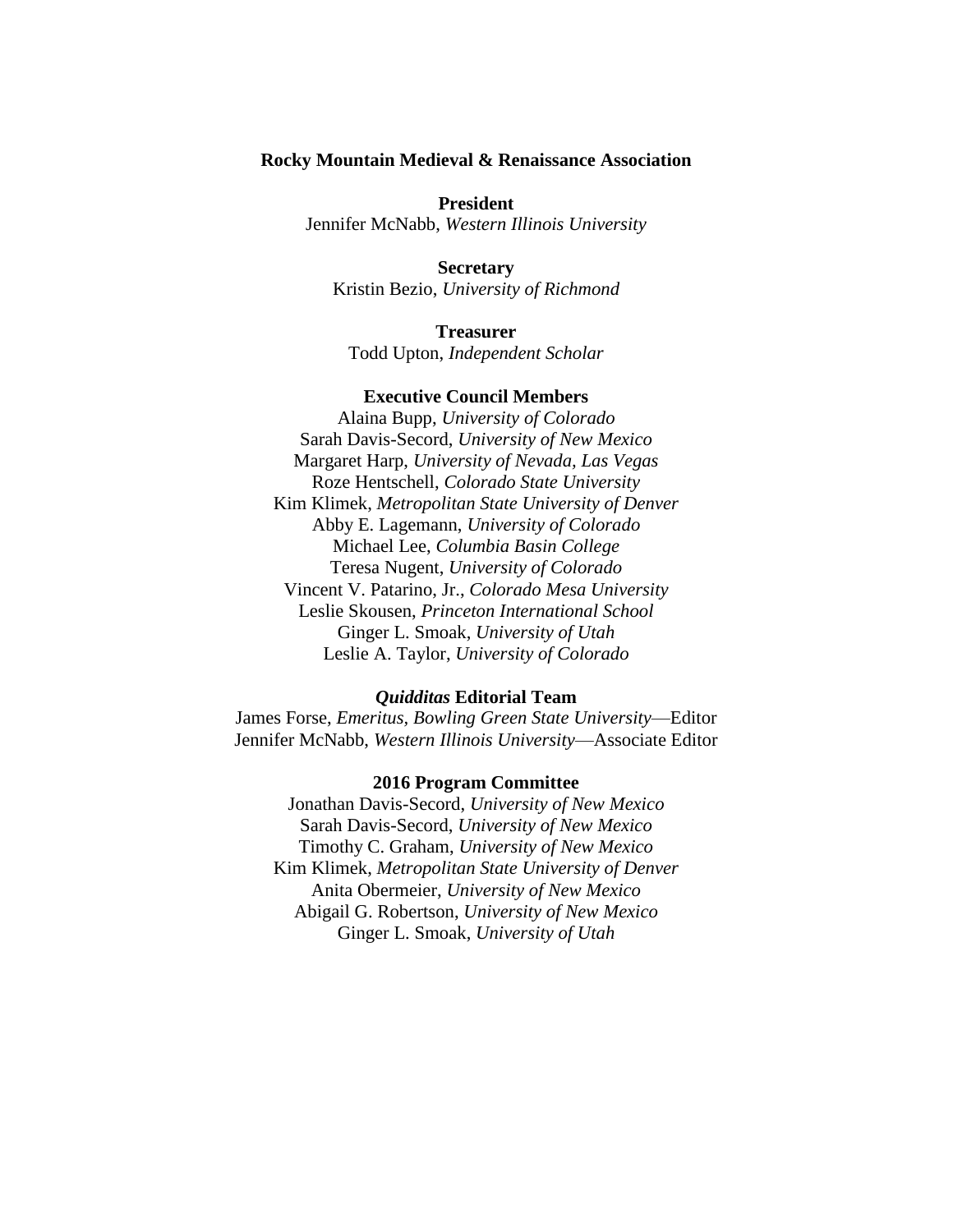#### **CONFERENCE INFORMATION**

#### *Venue*

All conference sessions will take place in the Student Union Building on the main campus of the University of New Mexico. Every session except the Saturday Plenary will be on the Upper Level of the SUB; see the map at the back of this program brochure for the location of rooms on the Upper Level. The Saturday Plenary will take place in the Movie Theater on the Plaza Level (the lowest level) of the SUB; the Movie Theater is at the south end of the building (closest to Central Avenue).

#### *Transportation to campus*

A shuttle bus will leave the Best Western Rio Grande at 8:15 a.m. on Friday and at 8:45 a.m. on Saturday. The shuttle will drop participants close to the Student Union Building; there will be a student on the bus to show the way to the SUB. On Friday evening, the shuttle will leave campus to return to the hotel at 5:45 p.m., departing from the morning's drop-off point. On Saturday evening, the shuttle will leave at 7:30 p.m., following the closing reception. Participants may also make their way to campus via the Albuquerque Rapid Ride, Red Line bus service; there is a stop at the intersection of Central Avenue and Rio Grande Boulevard, within a half-mile of the Best Western Rio Grande, and the Red Line stops on the south side of campus, close to the intersection of Central Avenue and Yale Boulevard, from where it is a three-minute walk to the Student Union Building (see the campus map in your registration packet). The Rapid Ride fare is \$1 per trip, payable as you board the bus.

Those participants with cars and parking permits should proceed to campus via Central Avenue. On reaching the campus area, turn left (north) on Stanford Drive at the traffic light, then turn immediately right on Redondo Road and park in the large open lot marked "A," located on the south-east corner of the intersection of Stanford and Redondo; be careful not to park in any reserved space or in any space marked "Pay Station Only." From the parking lot it is a threeminute walk to the Student Union Building (see the campus map in your registration packet).

#### *Meals and receptions*

Your registration packet will include tickets for the Friday evening banquet and the Saturday luncheon, if you signed up for those events. Please be sure to have your tickets with you when attending these events (the ticket for the Saturday luncheon will indicate your choice of entrée). The packet will also include two drinks tickets for alcoholic beverages at the Friday banquet. Please hand over these tickets when ordering your drinks. Participants will of course be able to order additional drinks on their own tab, should they wish. The banquet will take place in the Magnum Room of Seasons Rotisserie and Grill, 2031 Mountain Road NW, on the north side of Albuquerque Old Town, within easy walking distance of the Best Western Rio Grande.

For the conference opening reception on the East Patio of the St. Clair Bistro and Winery, adjacent to the Best Western Rio Grande, appetizers will be provided and there will be a cash bar. Appetizers and drinks will be provided for the closing reception. Participants will make their own arrangements for Friday luncheon and Saturday dinner. For Friday luncheon, there are food outlets in the SUB and several restaurants adjacent to campus. Your registration packet will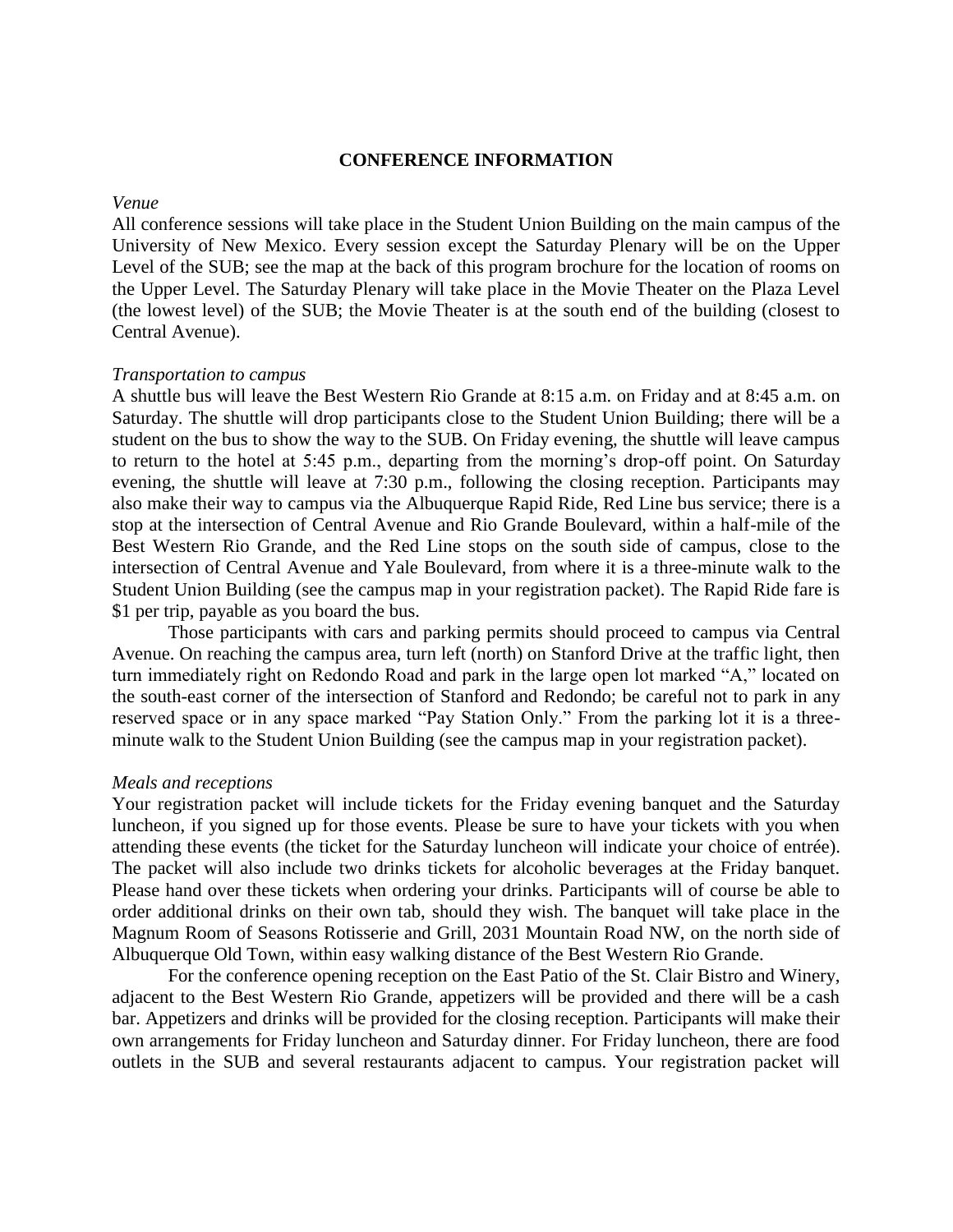include a list of restaurants in the campus area and in the downtown and Old Town areas.

## *Coffee service and book exhibit*

Coffee and light refreshments will be served in the foyer on the Upper Level of the SUB on Friday and Saturday morning and during the scheduled breaks. The UNM Bookstore will staff a book display in the foyer, featuring items by conference participants, from 10:30 a.m. to 4:30 p.m. on Friday and on Saturday morning until 11:30 a.m.; books will be available for purchase.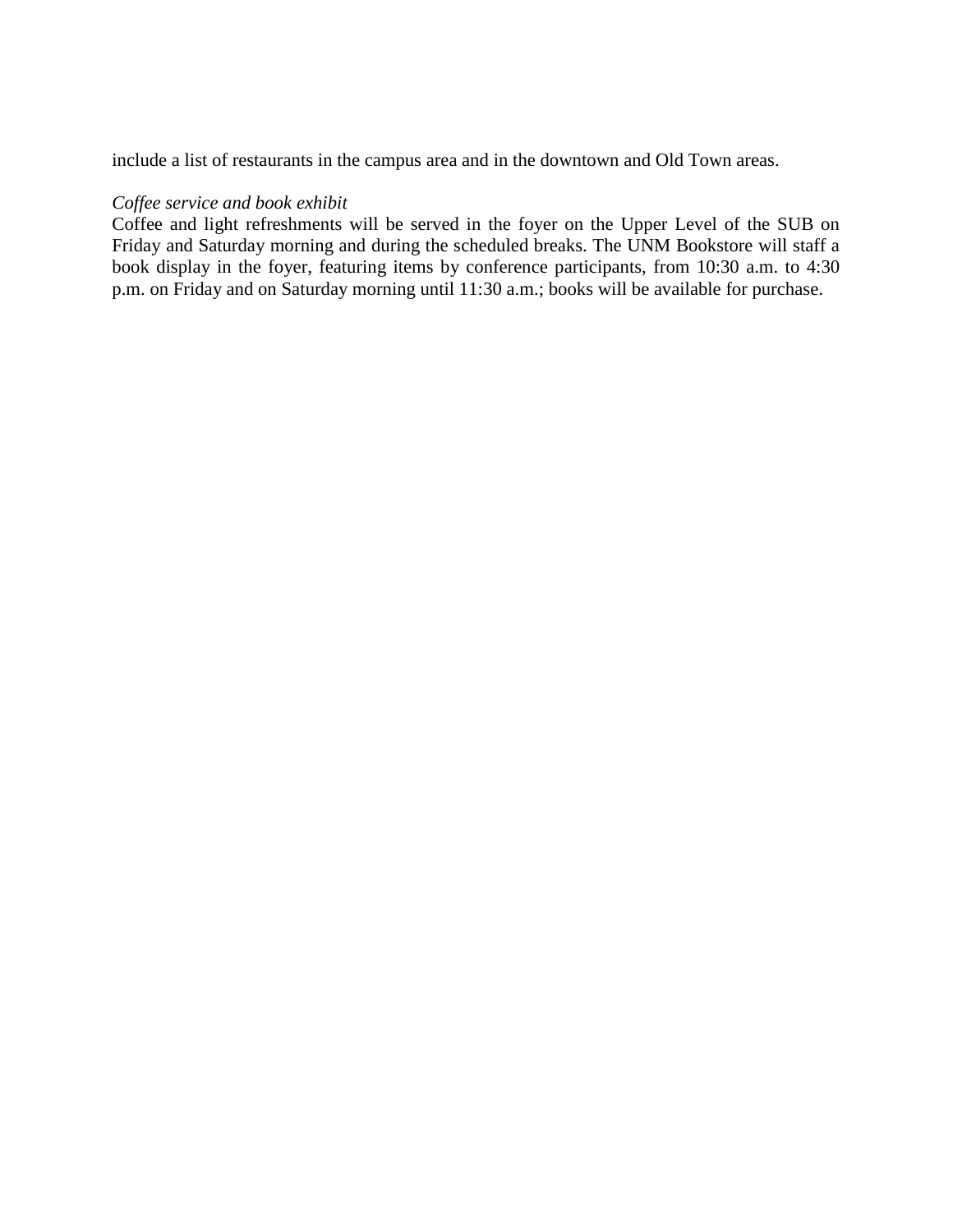#### **CONFERENCE PROGRAM**

#### **Thursday, June 16**

#### **Registration and Opening Reception—5:30–7:15 p.m.** [St. Clair Winery and Bistro, 901 Rio Grande Blvd. NW]

❧❧❧

#### **Friday, June 17**

#### **8:15 a.m.—Shuttle leaves Best Western Rio Grande**

**Registration—8:30 a.m.–4:00 p.m. (Student Union Building, Upper Level)**

**Session I—9:00–10:30 a.m.**

### **1. The Afterlives of Manuscripts [Santa Ana B]**

Presider: Paul M. Dover, Kennesaw State University

#### **Guise and Disguise in the** *Chronicle* **of Fredegar**

Jane Foster Woodruff, William Jewell College

## **The Old French** *Chronicle of Morea***: An Account of Frankish Greece after the Fourth Crusade**

Helen Moody, Independent Scholar

## **Imitating Anglo-Saxon Manuscripts in the Sixteenth Century: Interpretation through Production**

Scott Bevill, University of Tennessee

## **2. Cross-Cultural Encounters in Medieval and Early Modern Texts [Acoma A]**

Organizer: Natalie E. Latteri, University of New Mexico Presider: Carol Neel, Colorado College

**"One after another they came": Pilgrims at the Tomb of St. William of Norwich** Sarah Edwards Obenauf, University of New Mexico

## **A Dialogue on Disaster: Antichrist in Jewish and Christian Manuscripts** Natalie E. Latteri

#### **Real Talk? Thinking through Depictions of Black African Speech in Golden Age Spanish Drama**

Thomas Franke, University of California, Santa Barbara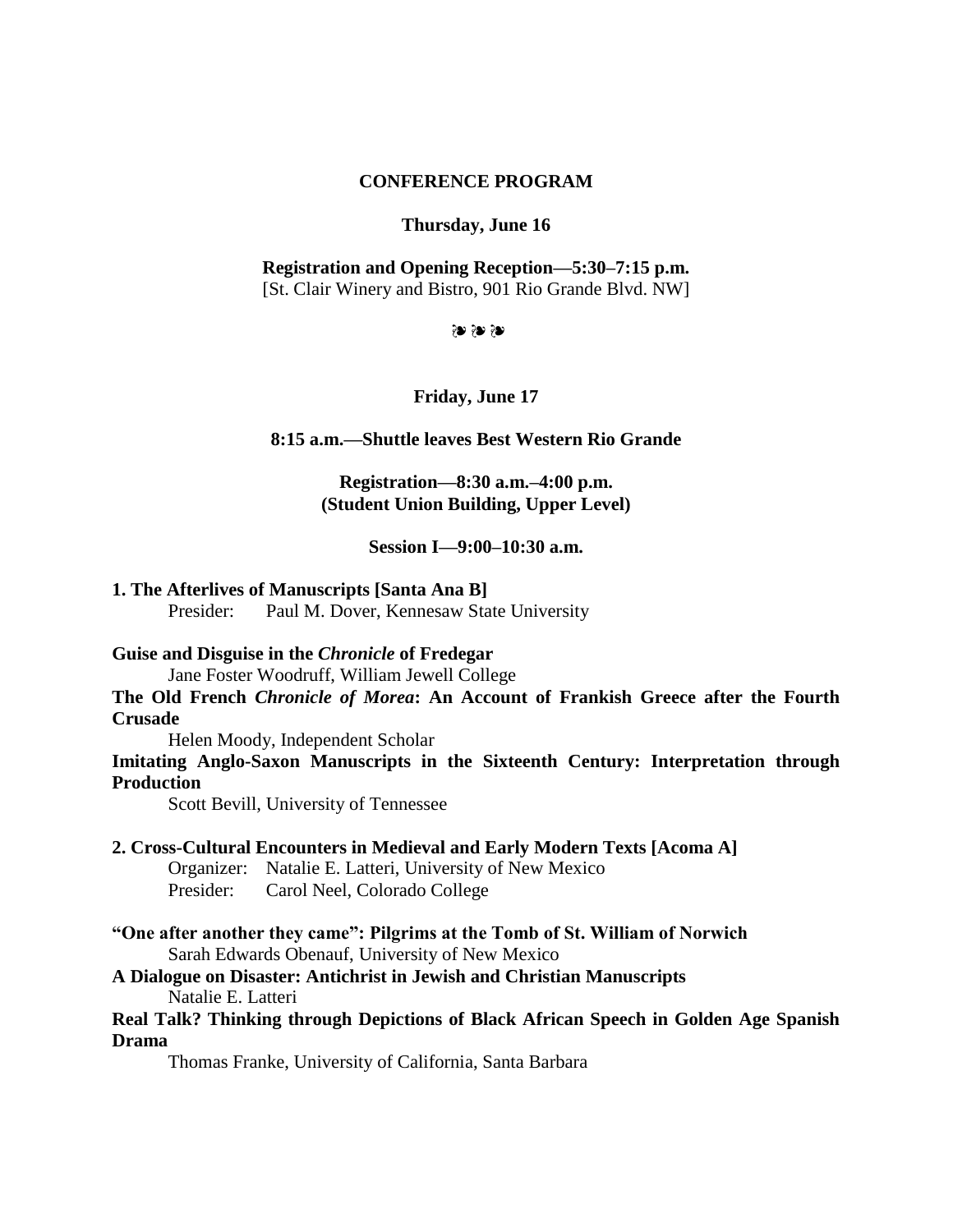# **3. Image and Text in the Renaissance and Reformation [Acoma B]**

Presider: Richard Harp, University of Nevada, Las Vegas

**Panurge's Bubbles: An Erudite Pastime**

Margaret Harp, University of Nevada, Las Vegas

**The Michelangelo Letter of 1542: A Question of Authenticity** Sara E. Kay, New Mexico State University

**The Protestant Reformation: The Implications of Religious and Educational Change** Samantha Goodrich, University of New Mexico

## **Break: 10:30–11:00 a.m.**

## **Session II—11:00 a.m.–12:30 p.m.**

**4. Translation and Meaning [Santa Ana A]** Presider: Helen Moody, Independent Scholar

## **Beowulf and** *gyddian*

Tristan Price, University of New Mexico

**Medieval Texts and Modern Languages: How Modern Cognates and Conventional Translations Affect Scholarly Reception of Latin and Slavonic Political Narratives**

Yulia Mikhailova, New Mexico Institute of Mining and Technology

## **Imagining the Gestation of a Medieval Text: Philip of Tripoli's Translation of the Pseudo-Aristotelian** *Secret of Secrets*

Steven J. Williams, New Mexico Highlands University

**5. Creating Texts in the Fifteenth Century [Santa Ana B]**

Presider: Sarah Davis-Secord, University of New Mexico

**Saracens, Saints, and Kings: Crusade Contexts for British Library, MS Harley 2278** Leah Pope, University of Wisconsin

**Using One's Own History: The Relationship between Chronicle, Hagiography, and Other Historical Writings in a Fifteenth-Century Illustrated** *Gesta Abbatum* **from the Monastery of Saint-Bertin**

Meghan Connolly, Western Michigan University

**Geoffrey Spirleng, Copyist of the** *Canterbury Tales***, and the Old Free Book of Norwich** Ruth Frost, University of British Columbia, Okanagan

## **6. Christians' Views of Others [Acoma A]**

Presider: Lisa Myers, University of New Mexico

## **Dangerous Entities: Crossing into the Territory of the Other**

Alex Ukropen, University of New Mexico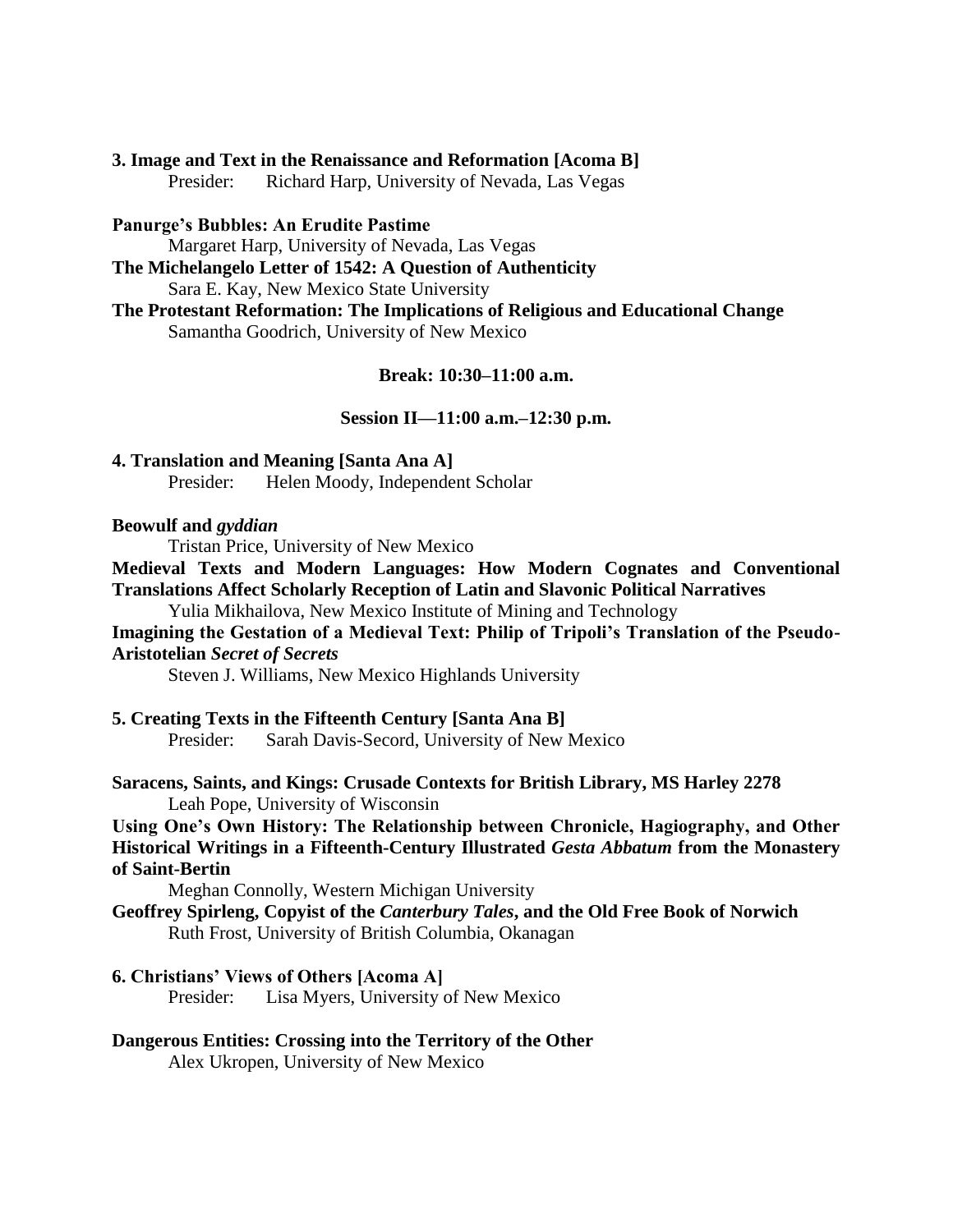*Speculum Monstrorum***: The Lexical Mirroring of the Monsters in** *King Horn* **and** *Beowulf* Sarah J. Sprouse, Texas Tech University

## **Bede's Jewish Inspiration**

Emily Frontiere, University of New Mexico

**7. Problems of Pre-Modern Drama [Acoma B]** Presider: Kristin Bezio, University of Richmond

**"Like to my soft sex": Female Revenge and Violence in** *The Fatal Contract* Samantha Dressel, University of Rochester

**Sacred Text, Staged Piety: The Changing Faces of the Oberammergau** *Passionsspiele* Sarah M. Owens, Colorado Northwestern Community College

**Reddit: The Modern Front Page of a Medieval Textual Sensibility** John F. Adams, University of Texas, El Paso

#### **Lunch–12:30–2:00 p.m.**

#### **Session III—2:00–3:45 p.m.**

|           | 8. Anglo-Saxon England and the Germanic World [Santa Ana B] |  |
|-----------|-------------------------------------------------------------|--|
| Presider: | Jonathan Davis-Secord, University of New Mexico             |  |

## **The Economic Foundation of Northumbria's Golden Age**

Jerry Lavin, University of New Mexico

**Making the Case for David: A Reexamination of Intertextuality in** *Beowulf* **2444–2451a** Kevin Jackson, University of New Mexico

**Feasting across Time and Place in Germanic Literature**

Bryna Milligan, University of New Mexico

## **The Narrator's Present**

Laurie Price, University of New Mexico

#### **9. Annotation and Understanding of Texts [Acoma A]**

Presider: Steven J. Williams, New Mexico Highlands University

#### **Mapping Classical Knowledge in the Middle Ages**

Amanda Gerber, Independent Scholar

**Lollardy and the Forms of Vernacular Scripture: Annotating** *Oon of Foure* Elizabeth Schirmer, New Mexico State University

## **The Bentley Library Aldine Dante and Its Marginalia: A Sixteenth-Century Reading of Dante's** *Divine Comedy*

Paul M. Dover, Kennesaw State University

**The Legacy of** *The Mother's Blessing***: Reevaluating Dorothy Leigh's Conduct Manual through Archival Research**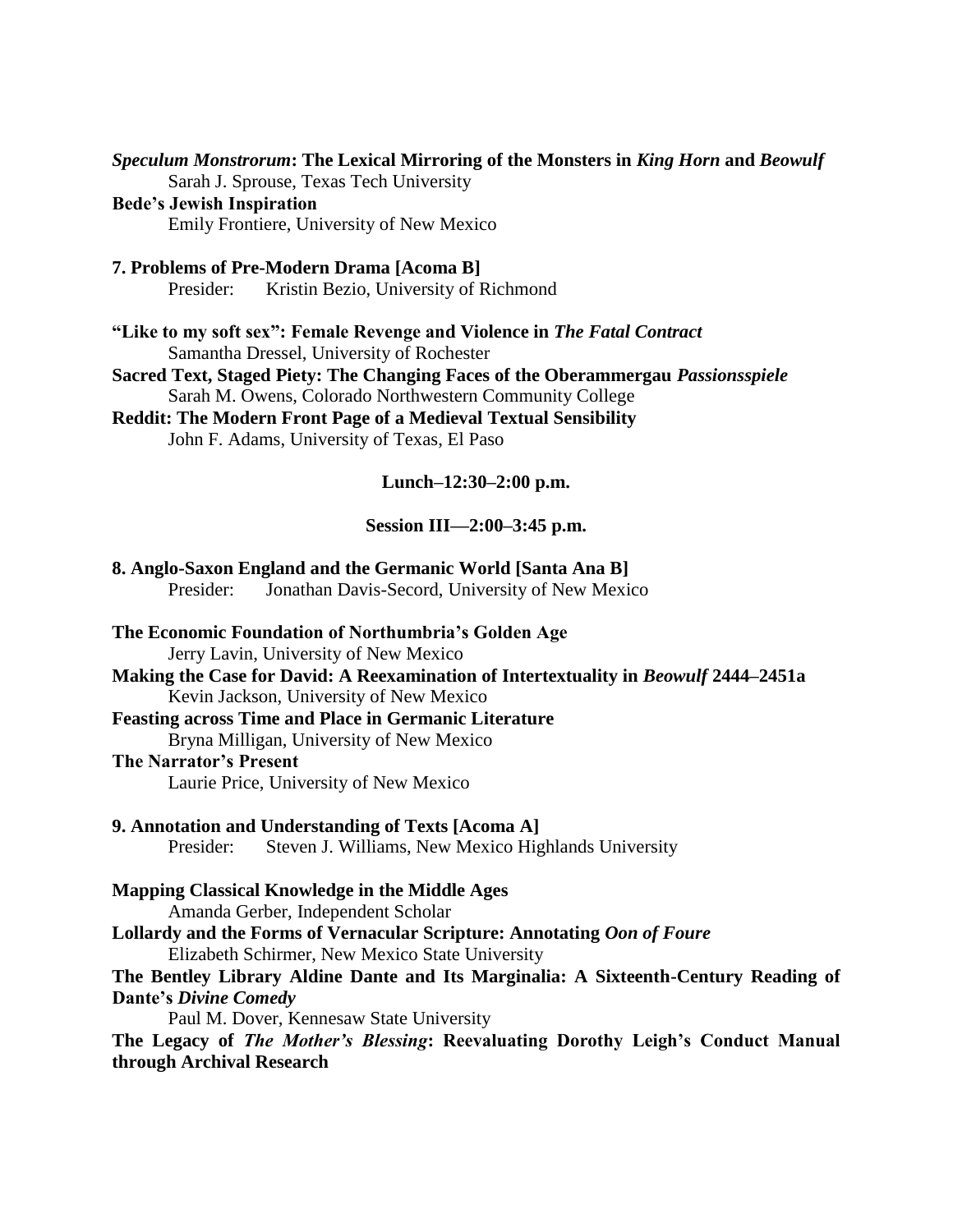Julia Combs, Southern Utah University

- **10. Materiality, Textuality, and the Construction of the Page [Acoma B]** Presider: Margaret Harp, University of Nevada, Las Vegas
- **More than the Sum of Its Parts: The Material Culture of the** *Exeter Book* Justin Larsen, University of New Mexico
- **Signs of the City in the Rent-Books of the Lords of Audenarde and the Bishop of Cambrai** Margaret Goehring, New Mexico State University
- **The Graphic Eye from Mainz to Subiaco**
	- Renzo Baldasso, Arizona State University
- **Fantastic Flashes and Intricate Knots: The Materiality of Renaissance Epic** Joseph M. Ortiz, University of Texas, El Paso

## **Break: 3:45–4:15 p.m.**

## **Session IV: Plenary—4:15–5:15 p.m. [Lobo A & B]**

## **"Examin'd with Original": Facsimiles of Medieval Manuscripts in the Post-Medieval World** Siân Echard, University of British Columbia

## **5:45 p.m.—Shuttle leaves campus for Best Western Rio Grande**

**Conference Banquet—7:30–10:00 p.m.** [Magnum Room, Seasons Rotisserie and Grill in Albuquerque Old Town, 2031 Mountain Rd. NW]

❧❧❧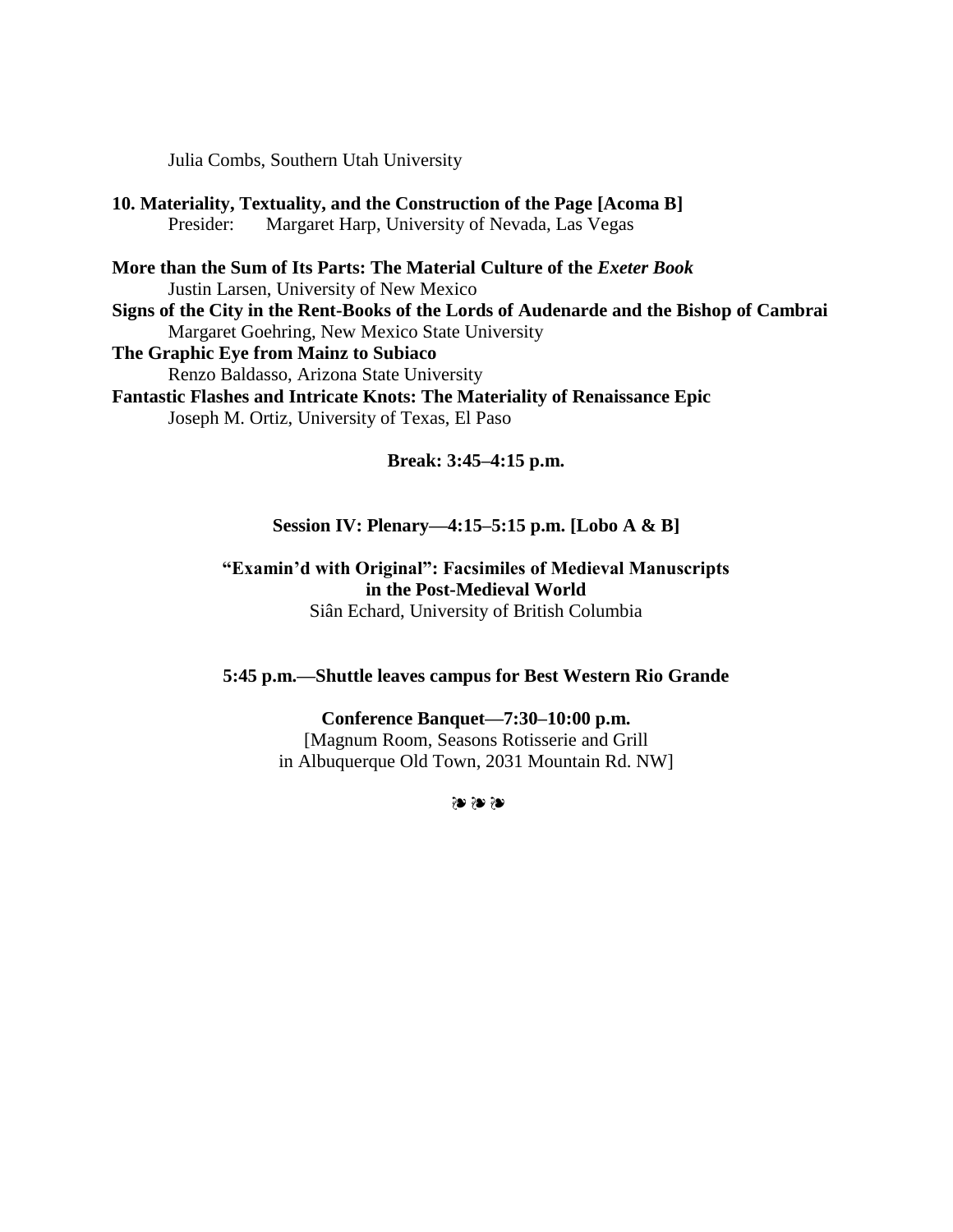## **Saturday, June 18**

#### **RMMRA Executive Council Meeting—7:30–8:45 a.m.**

For all members of the Executive Council [Best Western Rio Grande, Manzano Room]

#### **8:45 a.m.—Shuttle leaves Best Western Rio Grande**

## **Registration—9:00 a.m.–4:00 p.m. (Student Union Building, Upper Level)**

#### **Session V—9:30–11:00 a.m.**

#### **11. Past, Present, and Future [Santa Ana A]**

Presider: Yulia Mikhailova, New Mexico Institute of Mining and Technology

- **A Fighting Chance: The Importance of Óðinn and Fate in Norse Mythology** Maggie Waring, University of New Mexico
- **The Bedan Arthur: The Relationship between Geoffrey of Monmouth's** *Historia regum Britanniae* **and** *The Ecclesiastical History of the English People* Abigail G. Robertson, University of New Mexico
- *Le Morte Darthur* **and the Extra-Textual Significance of Prophecy across the Centuries** Stephanie Victoria Violette, University of New Mexico
- **12. Holy Bodies and Hagiography [Santa Ana B]** Presider: Ben Nilson, University of British Columbia, Okanagan
- **Bede's Prose** *Life of St. Cuthbert***: Dissecting the Corpse of St. Cuthbert** Jessica Troy, University of New Mexico

**"Hic requiescat Thomas": Texts for the Translation Ceremony of Thomas Becket** Kay Slocum, Capital University

## **Yvette of Huy and the White Canons: Hugh of Floreffe's Audience and the Holy Woman's Story**

Carol Neel, Colorado College

## **13. Women and Men in Spain: Text, Image, Transmission [Acoma A]** Organizer: Anthony J. Cárdenas-Rotunno, University of New Mexico Presider: Ana Patricia Patraca Rosas, University of New Mexico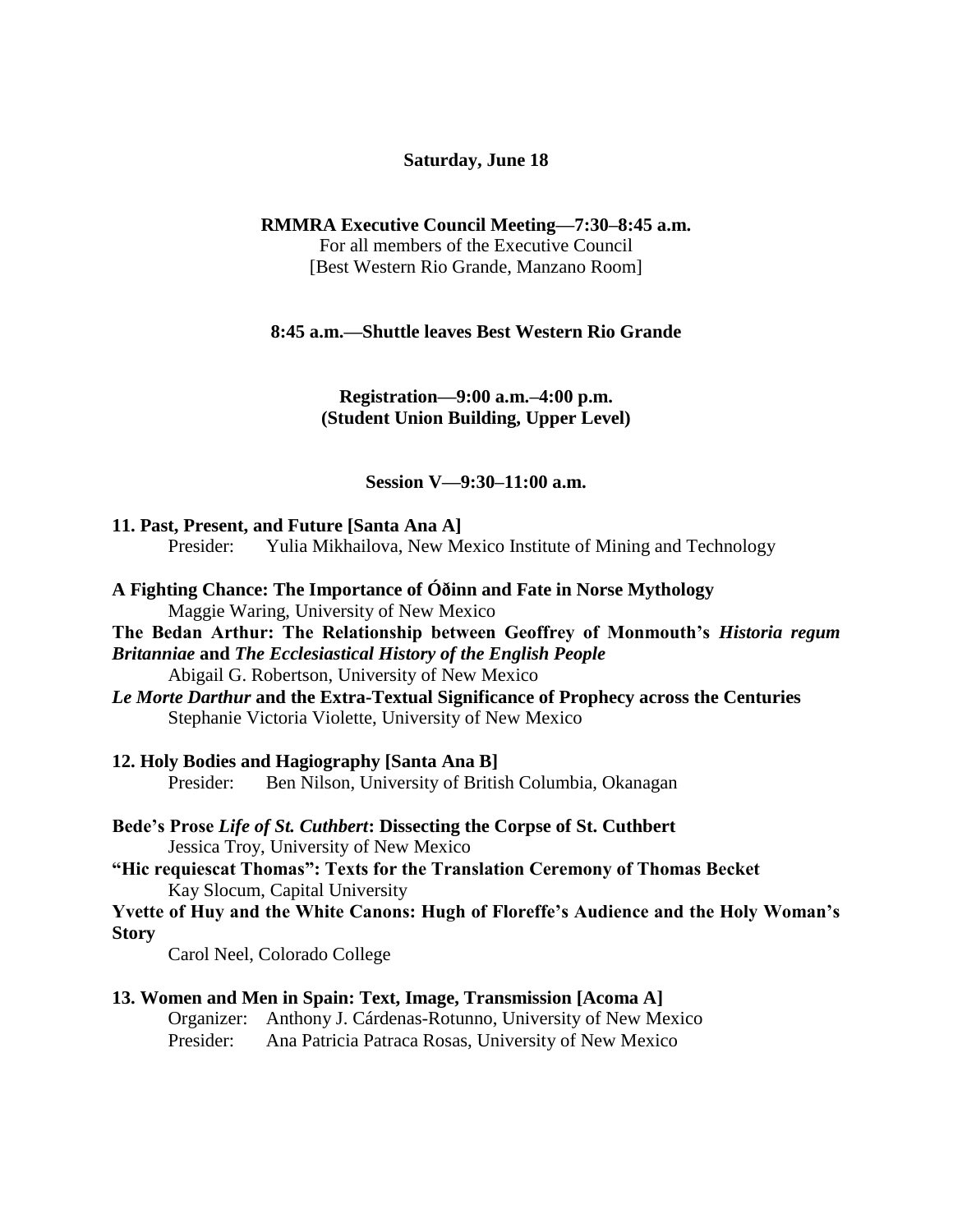*Grisel y Mirabella* **by Juan de Flores: A Case of Illicit Love and Textually Transmitted Ideas from Medieval Spain**

Aaron Taylor, University of New Mexico

**A Woman's Defense: The Presence of Diego de Valera in** *Carcel de amor* **by Diego de San Pedro**

Linda González, University of New Mexico

**Beyond Ekphrasis to Hermeneusis: The King, the Virgin, the Knight, and Dirt** Anthony J. Cárdenas-Rotunno

**14. Reactions and Social Memory: Early Modern Soldiers and Seamen in Written and Visual Texts [Acoma B]**

Organizer: Abby E. Lagemann, University of Colorado Presider: Jennifer McNabb, Western Illinois University

**Unintended Consequences: Reactions to the Return of English Ex-Servicemen in Text and Manuscript, ca. 1580–1630**

Abby E. Lagemann

**"The man in the shyppe that showeth the unstableness of the world": Early Modern Constructions of Social Memory Linking English Sailors, the Devil, and the Furious Sea in Illustration and Text**

Vincent V. Patarino, Jr., Colorado Mesa University

**Response**

Jennifer McNabb

## **Break: 11:00–11:30 a.m.**

#### **Session VI—11:30–1:00 p.m.**

#### **15. Politics and Political Thought [Santa Ana B]**

Presider: Margaret Goehring, New Mexico State University

- **Tolerance and Politics: John of Salisbury and the Risks of Speaking Truth to Power** Richard Obenauf, University of New Mexico
- **The Franciscan Custody of the Holy Land: A Story of Western Division and Failure** Jon Paul Heyne, Catholic University of America

#### **Elizabeth Tudor and Competing Political Identities**

Sarah Fairbanks-Loose, University of New Mexico

## **16. Marriage, Law, and People: Strategies for Exploring Texts on Late Medieval and Early Modern Marriage [Acoma A]**

Organizer: Jennifer McNabb, Western Illinois University Presider: Ginger L. Smoak, University of Utah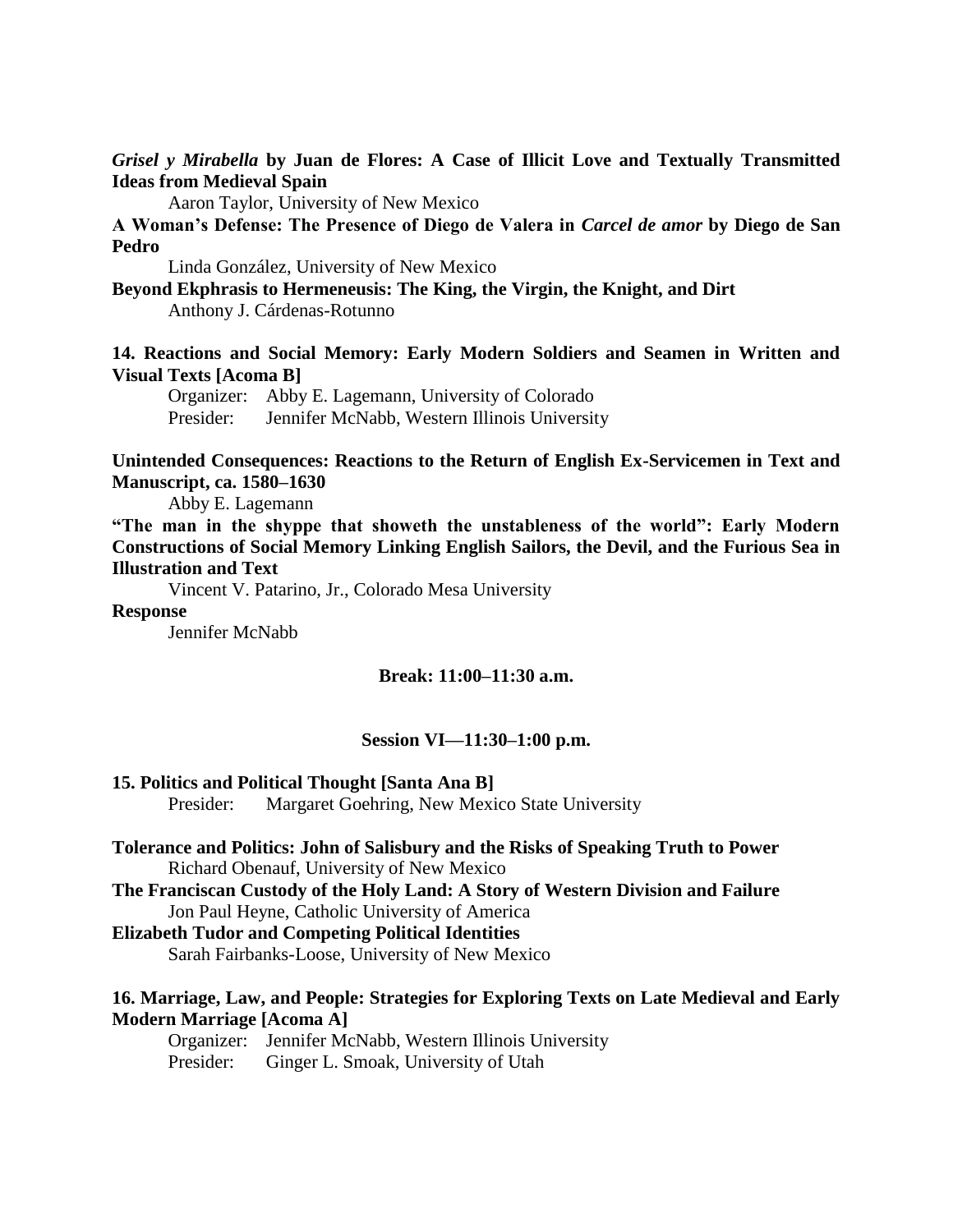**Love, Lies, and Legal Texts: Three Cases of Opposed Medieval Marriages** Kim Klimek, Metropolitan State University of Denver

**The Translation of Emotion: From Courtroom Performance to Court Register** Kristi DiClemente, Mississippi University for Women

## **He Said, She Said, and Clerks Wrote: The Texts and Contexts of Matrimonial Litigation in England's Ecclesiastical Courts, 1550–1640**

Jennifer McNabb

**17. Past and Present in Medieval and Renaissance Romance and Drama [Acoma B]** Presider: Samantha Dressel, University of Rochester

**X-treme Sports: Crusade and Courtship in** *The Romance of Gillion de Trazegnies* Pamela Troyer, Metropolitan State University of Denver *Edmund Ironside, Part II***: The Missing History Play and Its Textual Origins** Kristin Bezio, University of Richmond

**Wynkyn de Worde's "a lytel treatyse of ye byrth and prophecye of marlyn" as Medieval/Renaissance Linking Text**

Anita Obermeier, University of New Mexico

## **Conference Luncheon and Awards Ceremony—1:00–2:30 p.m.**

## **Session VII—2:30–4:00 p.m.**

**18. Affect and Identity in Chaucer [Santa Ana B]** Presider: Amanda Gerber, Independent Scholar

- **The Atypical Role of the** *Wyf* **in Chaucer's** *Wife of Bath's Tale* Nicole Songstad, University of Missouri
- **The Affective Readers and Textual Afterlives of** *Troilus and Criseyde* Sarah Baechle, University of Notre Dame
- **The Critical Fan: Chaucer's Clerk as Fanfiction Author** Megan Abrahamson, University of Missouri
- **19. Body and Soul [Acoma A]**

Presider: Renzo Baldasso, Arizona State University

#### **Looking at Ladies in Ælfric's** *Lives of Saints*

Jonathan Davis-Secord, University of New Mexico

## **Eroticism as a Metaphor for the Human-Divine Relationship in Attar's** *Conference of the Birds*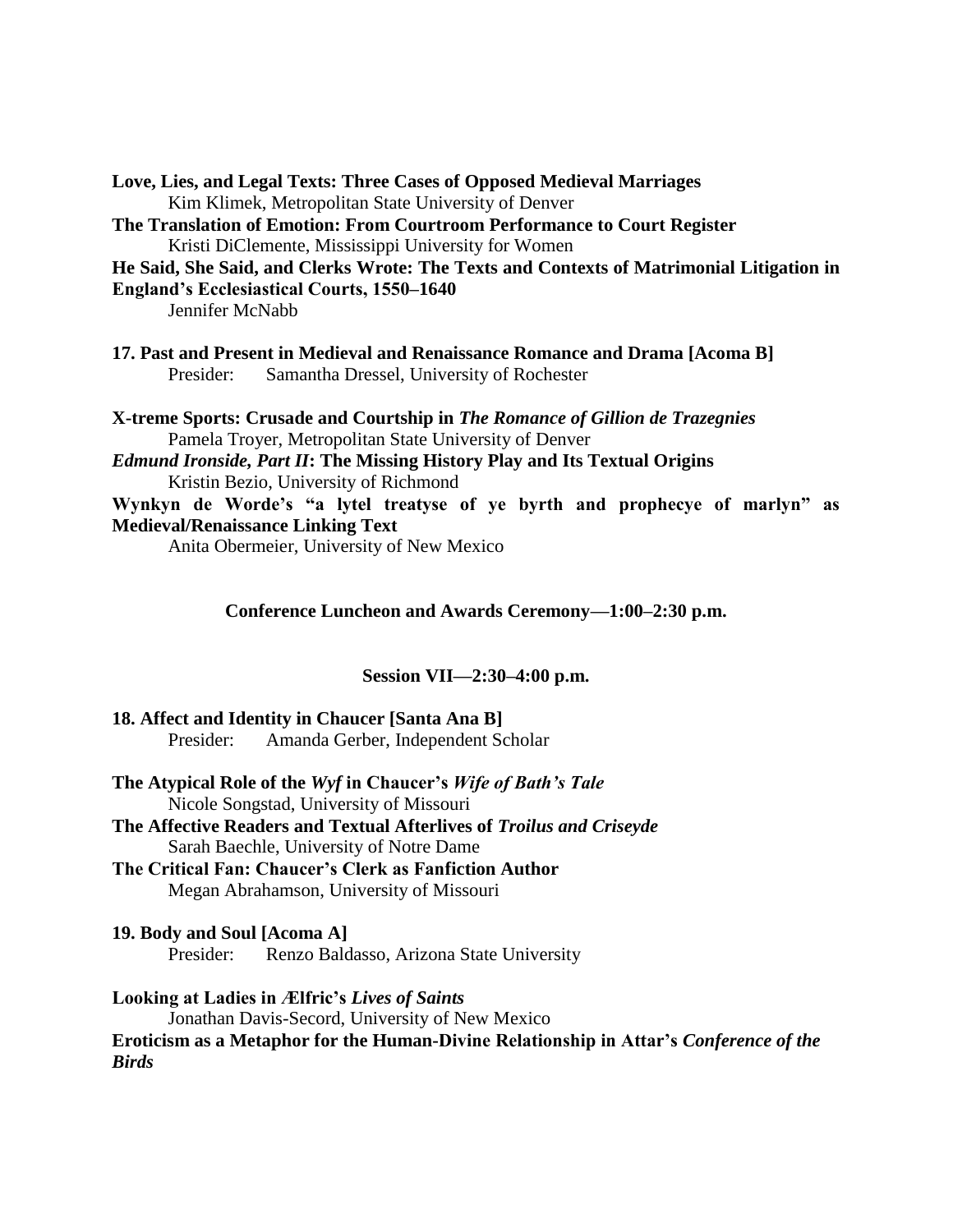Marisa Sikes, Austin Peay State University

**Public Consumption of the "Privates": Reading the Medieval Body as Text** Ginger L. Smoak, University of Utah

**20. Teaching the Post-Modern Middle Ages: Contexts of Conscription [Acoma B]** Organizer: Pamela Troyer, Metropolitan State University of Denver, and Kim Klimek, Metropolitan State University of Denver

A roundtable discussion featuring Pamela Troyer, Kim Klimek, and Abigail G. Robertson, University of New Mexico

## **Break: 4:00–4:30 p.m.**

## **Session VIII: Plenary—4:30–5:30 p.m. [Movie Theater, Plaza Level]**

**Pedantry, Nonsense, and the Text of** *Love's Labours Lost* Adam Zucker, University of Massachusetts, Amherst

**Closing Reception—5:45–7:15 p.m. [Lobo A & B]** Music by Música Antigua de Albuquerque

#### **7:30 p.m.—Shuttle leaves campus for Best Western Rio Grande**

## **End of the Annual Meeting of the Rocky Mountain Medieval and Renaissance Association**

#### ❧❧❧

*The University of New Mexico Institute for Medieval Studies thanks the Department of English Language and Literature, the Department of History, the College of Arts & Sciences, the Office of the Vice President for Research, the Office of the Vice President for Student Affairs, and the Office of the Provost for their generous support of this year's conference*